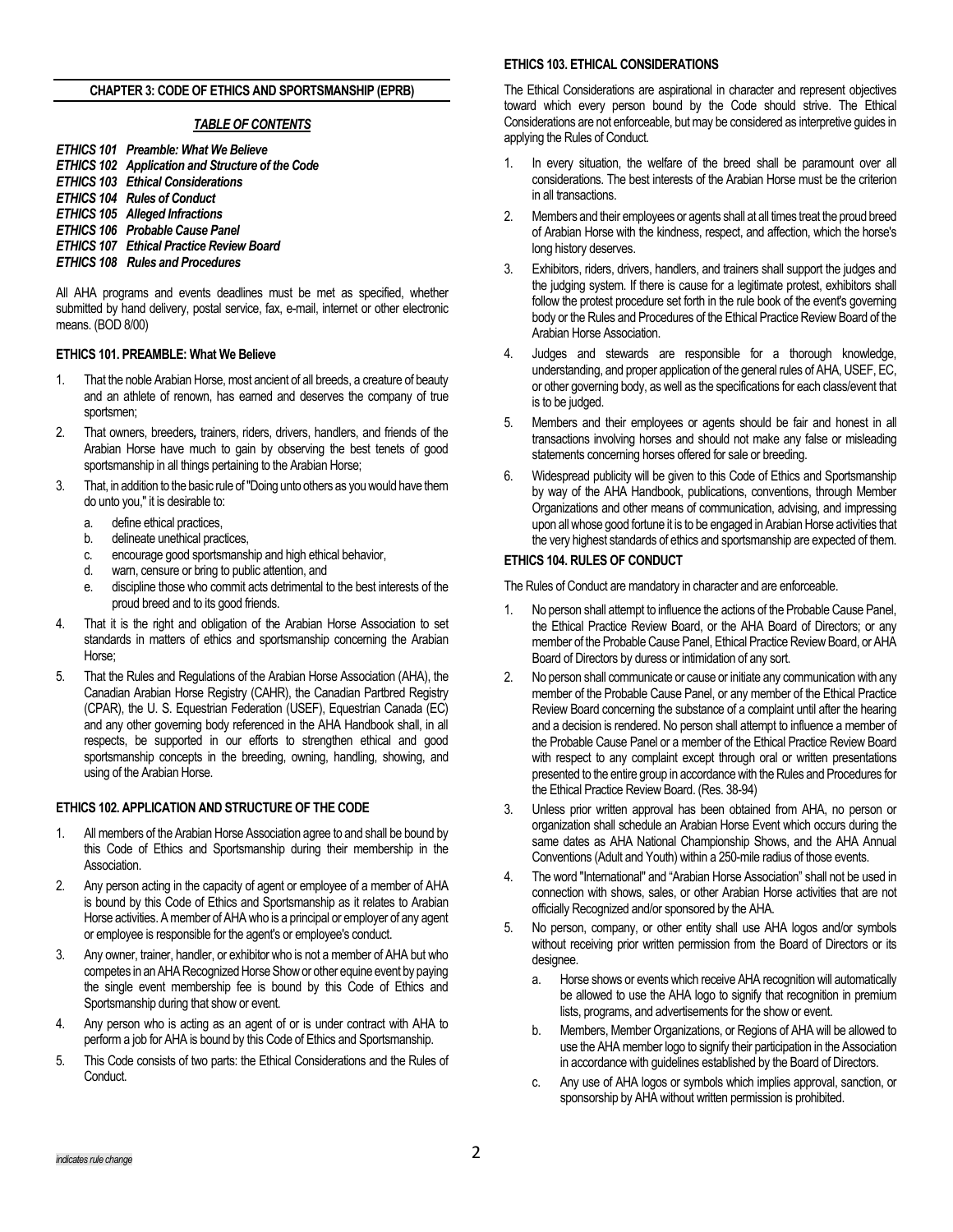- 6. Mistreatment and neglect of any Arabian, Half-Arabian, or Anglo-Arabian Horse is prohibited.
	- a. Mistreatment includes every act or omission which causes, or unreasonably permits the continuation of, unnecessary or unjustifiable pain or suffering.
	- b. Neglect includes failure to provide food, water, protection from the elements, opportunity for exercise, or other care which is normal, usual, or proper for a horse's health and well-being.
- 7. Members shall not offer a horse capable of reproduction for breeding, transfer of ownership, or lease if the horse is known to such member to be a Severe Combined Immunodeficiency Disease (SCID) carrier, a Lavender Foal Syndrome (LFS) carrier, a cerebellar abiotrophy (CA) carrier, an Occipitoatlantoaxial malformation (OAAM) carrier or to be affected by CA or OAAM or be a homozygous or heterozygous affected by Hyperkalemic periodic paralysis (HYPP) without disclosure of that horse's SCID, LFS, CA, OAAM or HYPP status to all parties to the transaction. (Res. 3-09, Res. 4-09, Res. 4-10, Res. 1-17)
- 8. An owner of any mare that produces affected SCID, LFS, CA, OAAM or HYPP offspring shall immediately notify the stallion owner of a foal's positive SCID, LFS, CA, OAAM or HYPP diagnosis and cooperate fully with the stallion owner's reasonable efforts to verify that finding. (Res. 3-09, Res. 4-09, Res. 4- 10, Res. 1-17)
- 9. Members, their employees, and their agents shall not perform surgical procedures, or aid, instruct, or conspire with another to perform surgical procedures, or employ another to perform surgical procedures which conceal genetic defects or undesirable traits, unless such surgery is needed for medical therapeutic reasons as attested to in writing by a qualified veterinarian, in an animal to be shown, used for breeding, or sold as a breeding animal.
- 10. The rules of the Arabian Horse Association (AHA), the Canadian Arabian Horse Registry (CAHR), the Canadian Partbred Registry (CPAR), the U. S. Equestrian Federation (USEF), and Equestrian Canada (EC) are hereby adopted by reference as a part of this Code of Ethics and Sportsmanship.
- 11. An exhibitor's intentional conduct at an equine event shall not adversely affect the exhibition or ride of any other horse at the event.
- 12. Non-winners of ribbons in any class shall remain in the ring until excused or until the ribbons have been awarded and the winners have left the ring.
- 13. The individual member(s) acting on behalf of a Member Organization who directly contact or employ a judge shall not show or have their horses shown before that judge in that show for which the judge was employed.
- 14. No one shall attempt to influence judges by telephoning, writing, sending pictures, emailing, or by any other means before or during events that the judge has been employed to adjudicate.
- 15. Judges and stewards shall exhibit the highest standard of integrity at all times, and decisions shall not be made based upon improper influence.
- 16. Rules which appear in the USEF Rule Book (in the U.S.) or the EC Rule Book (in Canada) regarding conflicts of interest for judges and exhibitors shall govern AHA.
- 17. Judges shall comply with AHA contractual requirements, USEF rules (in the U.S.), and EC rules (in Canada) with regard to contact with persons at an event.
- 18. Judges shall report to the steward or event management any improper approaches or contact by persons at an event.
- 19. Members shall not misappropriate the assets or funds of AHA, AHA Regional organizations, and/or AHA Member Organizations. (Res. 42-91) (Res. 40-94)
- No person shall communicate or cause or initiate any communication in regard to information obtained from the AHA Judges and Stewards Commissioner's office in violation of any confidentiality Agreement which they have executed. (Res. 24-00)
- 21. It is unethical to transfer or assist or facilitate in the transfer of a horse with the intent to circumvent the purpose of the rules regarding ownership of horses shown in amateur and/or junior owner classes. It is unethical for any AHA member to not provide information relating to the transfer in question that is requested by the Probable Cause Panel or the Ethical Practice Review Board. (Res. 3-12)

In determining whether the transfer was unethical, the EPRB may consider among others, the following: (Res. 3-12)

- a. Horse ending up back in the previous owners name within a year of the original transfer.
- b. Horse being transferred at less than fair market value (owner to provide proof of the sales amount).
- c. The fact that prize money went to a person other than the owner or family member.
- d. The fact that the owner or family member did not pay the expenses relating to the upkeep and showing of the horse.
- 22. In the furtherance of their official duties, all Association representatives, including staff, licensed officials and volunteers shall be treated with courtesy and respect and no person shall direct abusive or threatening conduct toward them. (Res. 17-18)

# **ETHICS 105. ALLEGED INFRACTIONS**

- 1. Alleged Infractions of the Arabian Horse Association Code of Ethics and Sportsmanship, as adopted or amended, may be brought to the attention of the Probable Cause Panel and the Ethical Practice Review Board by filing a complaint in compliance with the Rules and Procedures for the Ethical Practice Review Board.
- 2. The Ethical Practice Review Board and the Probable Cause Panel shall be continued and shall be constituted and empowered as follows:

# **ETHICS 106. PROBABLE CAUSE PANEL (See also CBP 111.32)**

- 1. The Probable Cause Panel (PCP) shall consist of three members, all of whom shall be members of Member Organizations affiliated with AHA for the duration of their terms of office. One member of the PCP must be an attorney. No member of the PCP may simultaneously serve on the Ethical Practice Review Board. The AHA Executive Committee members may not serve on the Probable Cause Panel and the Executive Committee at the same time. (Res. 7-01)
- 2. As each term expires; the members of the PCP shall be elected by Convention Delegates to serve three-year rotating terms with one term expiring each year. (Res. 37-94)
- 3. Members of the PCP are eligible for nomination and election to an unlimited number of terms.
- 4. Should a vacancy on the PCP occur before the expiration of a term, the vacancy will be filled by appointment by the President of AHA and ratified by the AHA Board of Directors for the uncompleted term left vacant.
- 5. The members of the PCP shall elect one of their members to serve as Chair and one of their members to serve as Vice-Chair. The Chair shall preside at all meetings of the PCP. In the event the Chair is unable to chair a meeting, the Vice-Chair will preside.
- 6. A quorum consisting of at least two members of the PCP shall be required to convene a meeting. If a quorum cannot be convened because of conflicts of interest with any of the parties to the complaint being reviewed, the President of AHA shall appoint two temporary replacement members for the Panel to review the complaint. Meetings of the PCP can be held via conference call. All decisions shall be made by a majority vote of the PCP.
- 7. The function of the PCP shall be to review all ethical complaints properly filed with AHA and to make a determination whether or not there are reasonable grounds to believe an infraction of the AHA Code of Ethics and Sportsmanship exists and whether the alleged infraction, if proved, is of sufficient importance to AHA that it should go before the Ethical Practice Review Board for hearing. A copy of all complaints filed will be immediately provided to the Chair of the Ethical Practice Review Board. (Res. 37-94)

### **ETHICS 107. ETHICAL PRACTICE REVIEW BOARD (See also CBP 111.20***)*

1. The Ethical Practice Review Board (EPRB) shall consist of nine members, all of whom shall be members of Member Organizations with AHA for the duration of their terms of office. One member of the EPRB must hold the highest level of Arabian Judges Card per country (USEF/EC). One member of the EPRB must be an attorney. The AHA Executive Committee members may not serve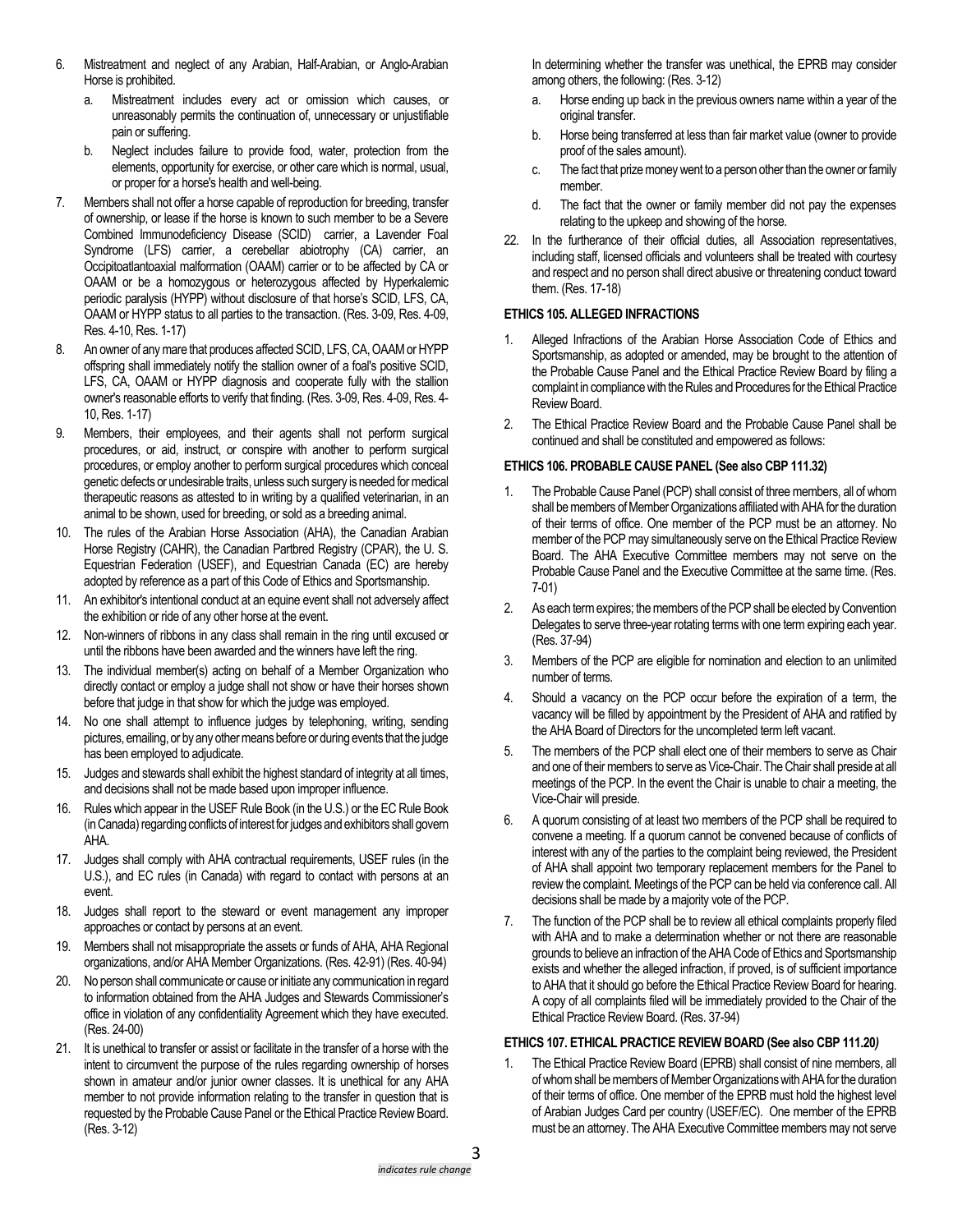on the Ethical Practice Review Board and the Executive Committee at the same time. (Res. 7-01)

- 2. The nine members of the EPRB shall be elected by the Delegates to the AHA Annual Convention to serve three-year rotating terms with three terms expiring each year. Nominations for the EPRB shall be made by a member of the AHA Board of Directors.
- 3. Members of the EPRB are eligible for nomination and election to an unlimited number of terms.
- 4. Should a vacancy on the EPRB occur between Annual Conventions, the vacancy will be filled by the person who received the next highest number of votes in the election held at the last Annual Convention. If there were no other person(s) on the ballot receiving votes at the last Annual Convention, the position will remain vacant until the next Annual Convention where an election can be held to fill the vacancy.
- 5. At the Annual Convention after the election results are known or as soon thereafter as is possible, the members of the EPRB shall elect one of their members to serve as Chair and one of their members to serve as Vice-Chair. The Chair shall preside at all meetings of the EPRB. In the event the Chair is unable to chair a meeting or a hearing, the Vice-Chair will preside. In the event the Chair or the Vice-Chair is unable to chair a meeting or a hearing, those members present will select a Temporary Chair to preside at that meeting or hearing.
- 6. A quorum consisting of at least five members of the EPRB shall be required to hear any matter. In the event that a quorum of the EPRB is not available to hear the matter because of conflicts of interest or other reasons, the AHA Board of Directors shall make sufficient temporary appointments so that a quorum is available. All decisions shall be made by an affirmative vote of twothirds of the members voting, except that decisions as to procedural matters shall be made by the Chair.
- 7. The function of the EPRB shall be to interpret and enforce the AHA Code of Ethics and Sportsmanship in cases brought before it for hearing. Its deliberations shall include, but are not limited to, consideration of whether an offense was intentional and whether it continued after either formal or informal warning.
- 8. In deciding upon a remedy for unethical conduct, it shall be the general policy of the EPRB to be constructive with those who have committed unethical or unsportsmanlike-like acts, and to use its powers to prevent recurrence of the event. Probationary periods may be applied to effect discipline. Nothing in the foregoing, however, shall be construed to prohibit the strongest sanctions available against those persons found guilty of committing unethical acts or unsportsmanlike-like conduct.

#### **ETHICS 108. RULES AND PROCEDURES**

These rules and procedures govern the PCP and the EPRB in the bringing and resolution of all charges of violation of the Code of Ethics and Sportsmanship (the "Code") of the AHA.

- 1. Jurisdiction.
	- a. The EPRB shall have authority to hear all charges of violation of the Code, including but not limited to charges of:
		- 1. Conflict of interest of judges, other event personnel, exhibitors, and other participants in AHA sponsored or Recognized events.
		- 2. Misconduct of AHA members and other persons who come under the jurisdiction of AHA concerning the care or treatment of Arabian, Half-Arabian, or Anglo-Arabian Horses.
		- 3. Misconduct of AHA members and other persons who come under the jurisdiction of AHA in the showing or using of horses at AHA sponsored or Recognized shows or events.
	- b. Failure to renew AHA membership or resignation of AHA membership shall not be grounds for automatic dismissal or avoidance of an EPRB complaint.
	- c. The EPRB shall not, unless there are exceptional circumstances, hear any charges which involve:
- 1. Private and/or contractual disputes between two or more persons that should properly be settled by a court of law.
- 2. Rule infractions at horse shows or other equine events where formal protest procedures are available as a means of filing charges of misconduct but have not been used.
- 3. Disputes which have been submitted to a court of law or arbitration in which a court or arbitrator has made a final non-appealable determination of facts in such a way that no violation would have occurred.
- 4. Alleged violations which occurred more than 12 months before the charges were filed.
- d. A determination of whether exceptional circumstances exist shall be made by the PCP and shall be based on whether the charges raise substantial issues relating to the care and welfare of Arabian, Half-Arabian, or Anglo-Arabian Horses or substantially affect the AHA and its operations and events.
- e. In the event charges are filed involving a matter which is or becomes the subject of litigation or arbitration, the PCP and the EPRB shall stay all proceedings in that matter pending the final outcome of the litigation or arbitration. For purposes of any proceeding under these rules, the PCP and the EPRB shall accept any final factual determinations made by a court of law or arbitrator. In all cases stayed pursuant to this provision, the complainant must notify AHA in writing as to the status of the litigation by **December 31** of each year. Failure to do so will result in automatic dismissal of the EPRB complaint. (Res. 24-06)
- In the event charges are filed involving a matter in which a formal protest has also been filed with another show/event governing body, the PCP and the EPRB shall stay all proceedings in the matter pending the final outcome of the protest procedure. For purposes of any proceeding under these rules, the PCP and the EPRB shall accept any final factual determinations made by the protest-hearing body.
- 2. Initiation of Complaints.
	- Complaints shall be brought by completing and submitting the EPRB Complaint Form specified by AHA, together with payment of the \$200 filing fee, to the main office of AHA, addressed to the EPRB. The filing fee is non-refundable.
	- b. Complaints can be filed by individuals, whether members of AHA or not. Complaints can also be filed by boards, commissions, committees, staff or volunteers of AHA. (Res. 17-18)
	- c. Payment of the filing fee will be waived for complaints filed by judges, stewards, and show officials including the AHA Judges and Stewards Commissioner when acting in their official capacity. Payment of the filing fee will also be waived for complaints filed by boards, commissions, committees, staff or volunteers of AHA. (Res. 17-18) The filing fee shall be waived or reimbursed in cases where AHA has been given proof that the accused has been convicted of abuse, neglect, and/or mistreatmentrelated offenses involving horses. (Res. 43-91) (Res. 40-94) The EPRB filing fee shall also be waived if an AHA member(s) either admits in writing to, or is convicted in criminal/civil court of misappropriation of funds from either AHA Regionals, events or Member Organizations. (Res. 40-94)
	- d. If a complaint is filed by a board, commission, or committee, an individual must be named who will represent the board, commission, or committee in the EPRB complaint proceedings. The EPRB Complaint Form must be signed by the Chair of the board, commission, or committee filing the complaint and by the individual named as the representative.
	- e. The EPRB Complaint Form can be obtained by contacting the AHA office.
- 3. Contents of Complaint.
	- The complaint must contain the full name and address of the person or persons being charged and describe their relationship to the AHA.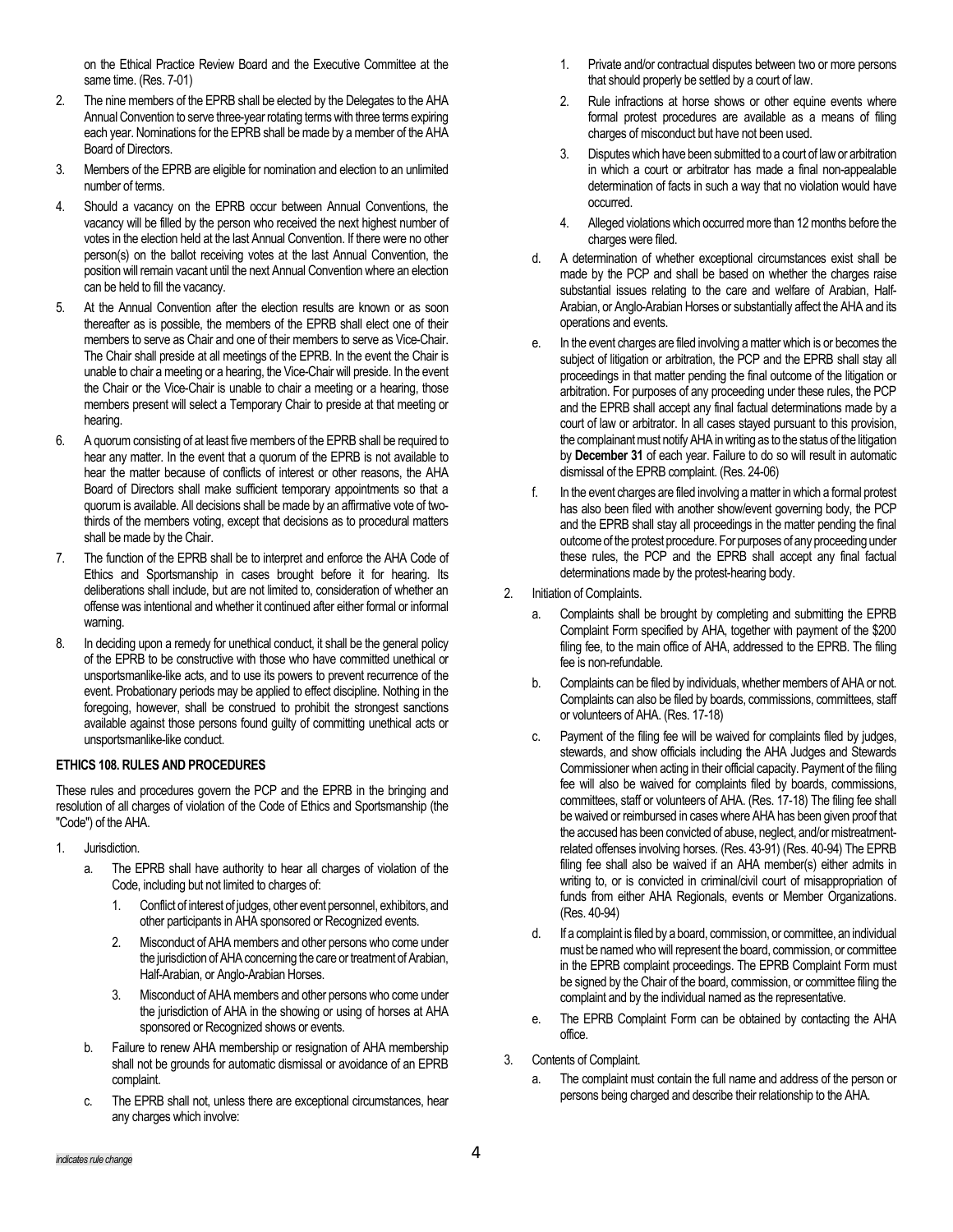- b. The complaint must set forth with particularity the facts and events which the complaining party believes constitute violations of the Code and the place and date of the alleged infractions.
- c. The complaint must state the specific section/s of the AHA Code of Ethics and Sportsmanship alleged to have been violated and/or state the specific rules of USEF, EC, AHRA, CAHR or CPAR alleged to have been violated.
- d. The complaint shall name witnesses to said actions then known to the complainant.
- e. The complaint must include supporting documentation then in the possession of the complainant.
- f. The complaint must be signed by the complainant and include the complainant's AHA membership number (if a member), complete mailing address, email address, and phone number.
- g. The complaint must include a statement whether, to the best of complainant's knowledge, the conduct that is the basis of the complaint has been or will be the basis for claims in any court of law, arbitration, or mediation or the basis of a protest or charges filed with another governing body.
- 4. Processing of Complaints.
	- a. The Executive Director or a person appointed by the Executive Director shall review all complaints to verify that the complaint form is completed properly and is in compliance with the preceding sections. Any complaints not submitted on the EPRB Complaint Form or that are incomplete shall be returned to the complainant. (Res. 3-20)
	- b. All complaints that comply with the preceding sections shall be forwarded to the PCP for review.
- 5. Probable Cause Panel Review and Processing.
	- The PCP shall review submitted complaints to determine:
		- 1. Whether the charges are within the jurisdiction of the EPRB.
		- 2. If there appears to be sufficient grounds for a hearing.
		- 3. The specific section or sections of the Code which may have been violated by the charged party.
	- b. The determination of whether there is jurisdiction, whether there are sufficient grounds for a hearing, and which specific Code sections may have been violated shall be by majority vote of the PCP, which shall thereafter have no further contact with the matter presented to it. The PCP may confer with the AHA's counsel in making these determinations.
	- c. The determination of the PCP concerning applicable Code section(s) which may have been violated shall be controlling and shall determine the Code violations to be considered by the EPRB.
	- d. If the PCP determines that the complaint shall not be heard by the EPRB, it shall return the complaint and its determination to the Executive Director. The Executive Director shall send a notice of the determination to the complainant and shall inform the complainant of the right to submit additional information and/or documentation which would cause the complaint to be again presented to the PCP for further review. In the event additional information and/or documentation are submitted for further consideration by the PCP of a previously filed complaint, an additional filing fee is not required. If, upon further review, the PCP again determines that the complaint shall not be heard by the EPRB, it shall return its determination and the complaint to the Executive Director,who shall send notice of the determination to the complainant. No further review shall be granted unless otherwise determined by the PCP.
	- e. If the PCP determines that the complaint should be heard by the EPRB, it shall return the complaint and its determination to the Executive Director. The Executive Director shall send a notice of the determination to the complainant and a notice of the initiation of hearing proceedings, the determination of the PCP, a copy of the complaint, a copy of these rules, and a copy of the Code of Ethics and Sportsmanship to each person charged in the complaint, along with a request that each person charged submit a written response to the complaint within 45 days from the date the notice is given.
- f. The written response to a complaint shall:
	- 1. Specify each portion of the complaint that is admitted or denied.
	- 2. Include all documentation then in the possession of the respondent which supports the response.
	- 3. Identify all witnesses with relevant knowledge then known to the respondent.
	- 4. Include a statement whether, to the best of respondent's knowledge, the conduct that is the basis of the complaint has been or will be the basis for claims in any court of law, arbitration mediation, or the basis of a protest or charges filed with another governing body.
- 6. Setting and Notification of Hearing.
	- a. The EPRB hearing shall be scheduled by the Chair of the EPRB with the assistance of the Executive Director.
	- b. The Executive Director shall mail a notice of the EPRB hearing to the complainant, all persons charged in the complaint, and all members of the EPRB.
	- c. The notice of the EPRB hearing shall be sent at least 30 days before the date of hearing.
	- d. The time and place of the hearing may, for good cause shown, be continued or rescheduled by the Chair of the EPRB. A request for continuance or rescheduling of an EPRB hearing shall be directed to the AHA Executive Director.
	- e. The Chair of the EPRB may, in his/her sole discretion after consultations with all parties, consolidate for hearing, two or more pending complaints that involve related facts and/or parties. (Res. 7-00)
- 7. Attendance at the EPRB Hearing.
	- a. The complainant or a duly authorized representative must attend the hearing in person or submit a written notarized presentation. Failure to do so shall be grounds for dismissal of the complaint. It is strongly recommended that the complainant attend the hearing in person.
	- b. The charged party or a duly authorized representative shall have the right to appear at the hearing in person or submit a written notarized presentation. It is strongly recommended that the charged party attend the hearing in person.
	- c. Each party shall provide to AHA at least ten days prior to the hearing a list of the witnesses who they intend to have either attend the hearing and testify in person or submit sworn statements on their behalf. A list of all witnesses so provided will be promptly sent to all parties. The failure of a party to provide a list of witnesses or to include a witness on the list, within the specified time, may preclude any unlisted witnesses from testifying at the hearing or submitting sworn statements.
	- d. Legal counsel for the EPRB and the parties shall be entitled to attend the hearings. The EPRB shall have the authority to permit or refuse to allow any other person to attend the hearing.
- 8. Burden of Proof. The complainant shall have the burden of proving all alleged violations of the Code by a preponderance of the evidence, whether or not the person charged appears or makes any response.
- 9. Recording of the Hearing.
	- a. The hearing shall be recorded stenographically by a court reporter and/or by tape recording.
	- b. Any party to the hearing may request a transcription of the proceedings by contacting the Executive Director of AHA.
	- c. The cost of any transcription of the proceedings shall be the responsibility of the person or entity making the request, and such cost will be paid to AHA prior to preparation of the transcript.
	- d. AHA will make the arrangements for obtaining any requested transcription.